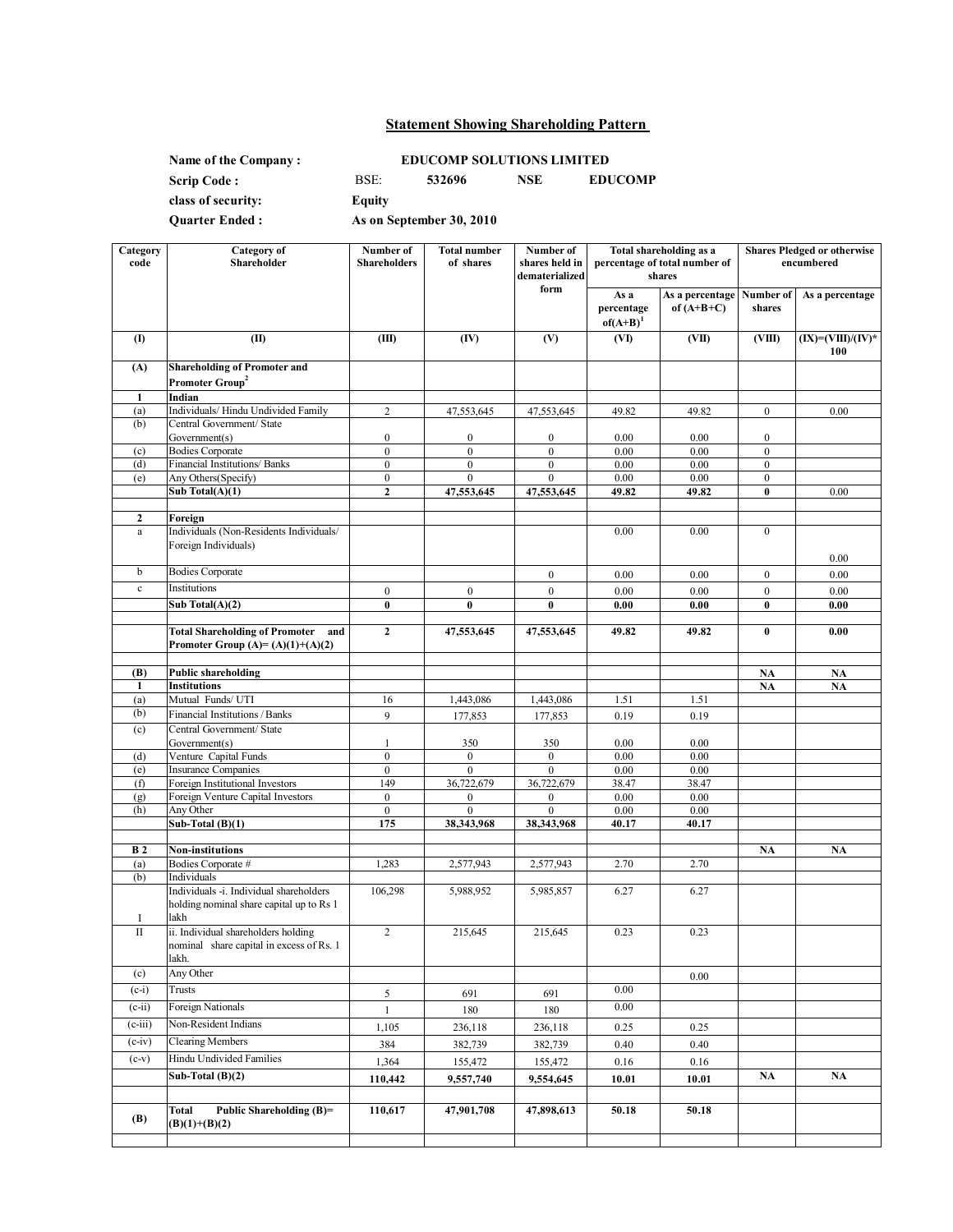|     | TOTAL $(A)+(B)$                                                                        | 110.619 | 95,455,353 | 95,452,258 | 100.00 | 100.00 | <b>NA</b> | NA |
|-----|----------------------------------------------------------------------------------------|---------|------------|------------|--------|--------|-----------|----|
|     |                                                                                        |         |            |            |        |        |           |    |
| (C) | Shares held by Custodians and against<br>which Depository Receipts have been<br>issued |         |            |            | NA     | 0.00   |           |    |
|     |                                                                                        |         |            |            |        |        |           |    |
|     | $G$ RAND TOTAL $(A)+(B)+(C)$                                                           | 110.619 | 95.455.353 | 95,452,258 | NA     | 100.00 | <b>NA</b> | NA |

**Note\* : (a) Company has alloted 55643 Equity Shares to Promoters of Vidyamandir Classes Pvt. Ltd. under Chapter VII of SEBI (ICDR) Regulations, 2009 on 29-09- 2010, The said shares are under Lock in for a period of one year from the date of allotment.**

**(b) company has allotted 18300 Equity Shares on September 30th, 2010 under company's ESOP Scheme 2006 & 2008.**

**However the same were not credited in depository account till 30th September 2010 hence the same has not been included in the shareholding pattern as on 30th September 2010.** 

## **(I)(b) Statement showing Shareholding of persons belonging to the category "Promoter and Promoter Group"**

| Sr. No.        | Name of the shareholder |               | <b>Total shares held</b>                         | Shares Pledged or otherwise encumbered |                      |                                                                   |  |
|----------------|-------------------------|---------------|--------------------------------------------------|----------------------------------------|----------------------|-------------------------------------------------------------------|--|
|                |                         | <b>Number</b> | As a % of<br><b>Grand Total</b><br>$(A)+(B)+(C)$ | <b>Number</b>                          | As a percentage      | As a % of grand total<br>$(A)+(B)+(C)$ of sub-<br>clause $(I)(a)$ |  |
| $\rm(I)$       | TD.                     | (III)         | (IV)                                             | (V                                     | $(VI)=(V)/(III)*100$ | (VII)                                                             |  |
|                | <b>SHANTANU PRAKASH</b> | 44,315,205    | 46.425                                           |                                        |                      | $\Omega$                                                          |  |
| $\mathfrak{D}$ | <b>ANJLEE PRAKASH</b>   | 3,238,440     | 3.393                                            |                                        |                      | $\Omega$                                                          |  |
|                | TOTAL                   | 47,553,645    | 49.82                                            |                                        |                      | 0                                                                 |  |

### **(I)(c) Statement showing Shareholding of persons belonging to the category "Public" and holding more than 1% of the total number of shares**

| Sr. No.        | Name of the shareholder                                                               | Number of shares | Shares as a percentage of total<br>number of shares {i.e., Grand Total<br>$(A)+(B)+(C)$ indicated in Statement at<br>para $(I)(a)$ above} |
|----------------|---------------------------------------------------------------------------------------|------------------|-------------------------------------------------------------------------------------------------------------------------------------------|
|                | THE HARTFORD CAPITAL APPRECIATION FUND                                                | 6060883          | 6.35                                                                                                                                      |
| 2              | <b>JANUS WORLDWIDE FUND</b>                                                           | 3234040          | 3.39                                                                                                                                      |
| 3              | PLATINUM INVESTMENT MANAGEMENT LIMTED A/C<br>PTINUM ASIA FUND                         | 1892971          | 1.91                                                                                                                                      |
| $\overline{4}$ | T ROWE PRICE INTERNATIONAL INC A/C T ROWE PRICE NEW<br><b>ASIA FUND</b>               | 1822971          | 1.85                                                                                                                                      |
| 5              | T ROWE PRICE INTERNATIONAL INC A/C T ROWE PRICE<br><b>INTERNATIONAL STOCK FUND</b>    | 1765588          | 1.59                                                                                                                                      |
| 6              | HARTFORD CAPITAL APPRECIATION HLS FUND - OR1F                                         | 1521469          | 1.59                                                                                                                                      |
| $\tau$         | WELLINGTON MANAGEMENT COMPANY, LLP A/C BAY POND                                       | 1258251          | 1.32                                                                                                                                      |
| 8              | COPTHALL MAURITIUS INVESTMENT LIMITED                                                 | 1200000          | 1.26                                                                                                                                      |
| 9              | COLUMBIA ACORN INTERNATIONAL                                                          | 1148000          | 1.2                                                                                                                                       |
| 10             | T ROWE PRICE INTERNATIONAL INC A/C T ROWE PRICE<br><b>EMERGING MARKETS STOCK FUND</b> | 1109400          | 1.16                                                                                                                                      |
| 11             | <b>JANUS ASPEN SERIES WORLDWIDE PORTFOLIO</b>                                         | 1039241          | 1.09                                                                                                                                      |
| 12             | PASSPORT CAPITAL LLC A/C PASSPORT INDIA INVESTMENTS<br>(MAURITIUS) LIMITED            | 1000000          | 1.05                                                                                                                                      |
| 13             | GAJA ADVISORS PRIVATE LIMITED                                                         | 1000000          | 1.05                                                                                                                                      |
| 14             | AMUNDI FUNDS INDIA                                                                    | 1000000          | 1.05                                                                                                                                      |
|                | <b>TOTAL</b>                                                                          | 25052814         | 26.25                                                                                                                                     |